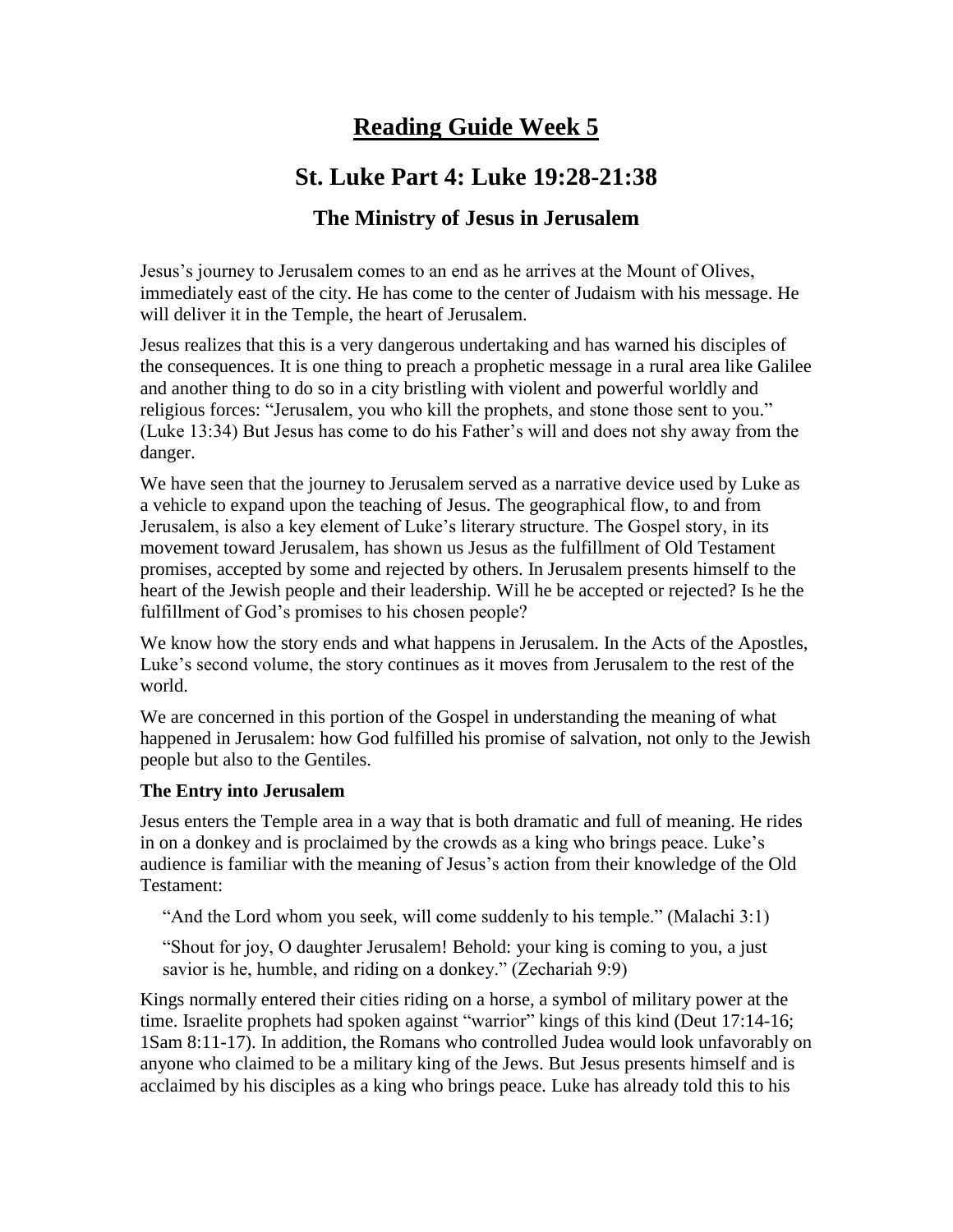readers (Luke 2:14). The bigger question is posed to Jerusalem, "But when the Son of Man (Jesus) comes, will he find faith on earth?" (Luke 18:8)

### **Cleansing the Temple**

Jesus immediately demonstrates his authority by cleansing the Temple of secular activities which were distractions in what was intended to be a house of prayer. This cleansing makes it a proper place for him to teach. At the same time, it was an action more provocative than his entry, because it was perceived as a threat by the Temple authorities.

## **The Authority of Jesus**

St Luke presents the teaching of Jesus in the Temple as a series of arguments about authority in interpreting the Law. The religious leaders try to challenge Jesus by asking him tricky or difficult questions. His answers about paying taxes to the Emperor (Luke 20:20) and about the Resurrection (Luke 20:27) turn them away. For his part, Jesus points out the corruption of the current authorities (Luke 20:45-21:4) and indicates the consequences of their actions in the Parable of the Tenant Farmers (Luke 20:9-19). His message is clear: God will replace those who rebel against him. Jesus also challenges their understanding of the law by pointing out that while the Messiah will be the Son (descendant) of David, he will also be greater than David (Luke 20:41-44).

### **Current Tribulations and the future coming of the Son of Man**

St Luke probably wrote his Gospel between 80 and 90 AD. It was a turbulent time. The Jewish War, which began in 66 AD, had already ended with the destruction of Jerusalem in 70 AD. This was a very traumatic event for both Jews and Christians who considered Jerusalem the center of the world. It is not surprising that many would take the destruction of Jerusalem as a sign that the world was coming to an end. Add to that the message already proclaimed orally to Luke's community: the crucified and risen Christ would come again in glory at the end of time. Many Christians combined these two beliefs with their experience of suffering and persecution and concluded that Jesus would return in glory in the immediate future (within their lifetimes).

In chapter 21 Luke helps his reader to understand that this is not the case. Jerusalem was responsible for its own fate: it did not know what makes for peace; it did not recognize the visitation by the Messiah (Luke 19:41-44).

St Luke also assures his readers of the coming of the Son of Man in glory, with the final redemption of believers at a time *in the future* determined by God. He passes on Jesus's exhortation to be vigilant and prepared for that time.

We are aided in our understanding of the message of the Gospel of Luke by the examples of early Christian preaching about Jesus that the Evangelist records in his second volume, the Acts of the Apostles:

### **A Prophet like Moses**

Both Peter and Stephen compare Jesus to Moses (see Acts 3:12-26 and 7:1-53). Peter points out that in rejecting Jesus, the Jews could be excused for acting in ignorance and not recognizing that Jesus was the fulfillment of God's promises and the prophet that Moses had foretold. But with God's vindication of Jesus by raising him from the dead,